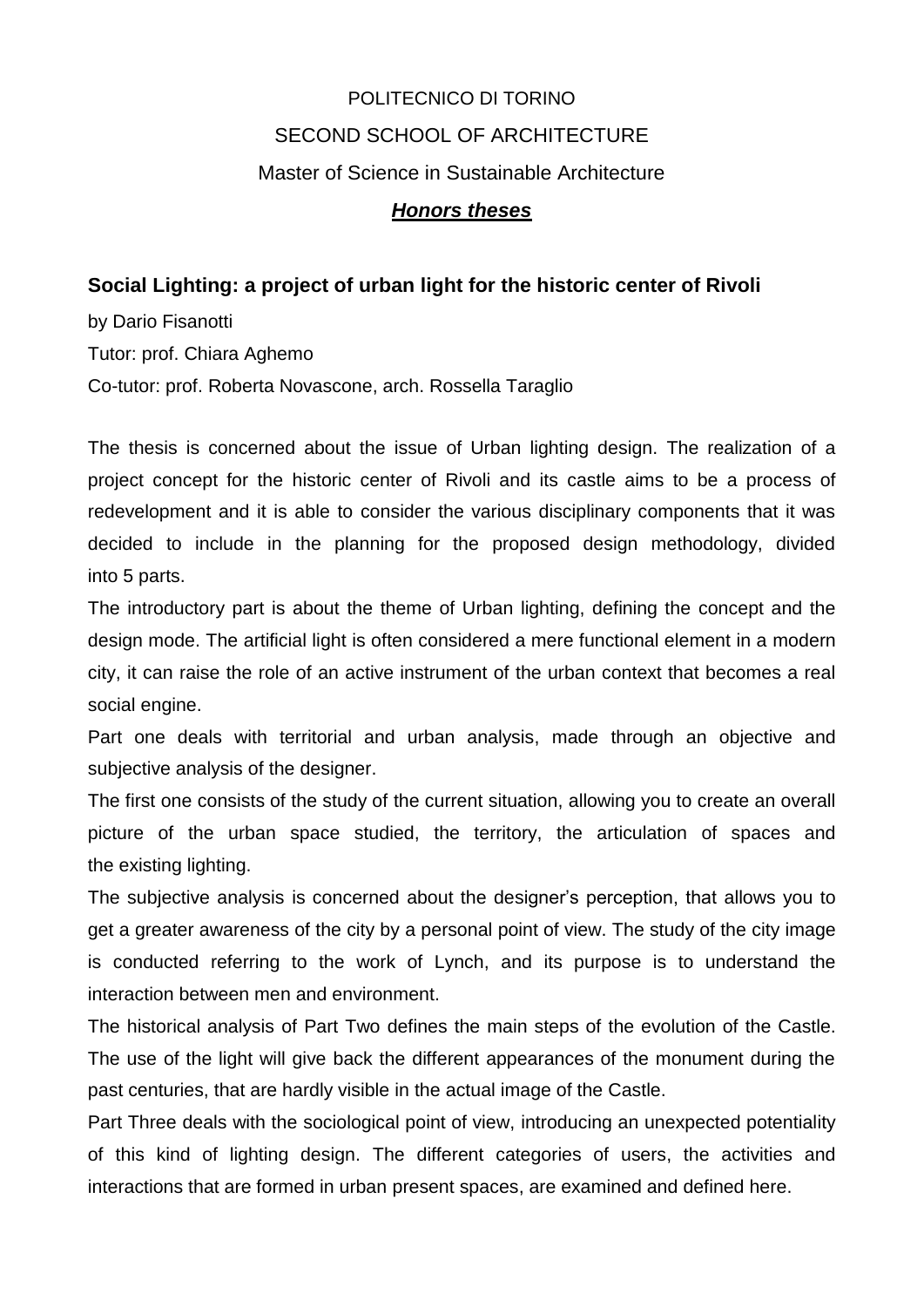The data collected through the technique of "participant observation" and the interviews of institutional actors, is constructively used for the project, providing the basis on which the Concept is founded, concerning the definition of lighting that aims to give social cohesion and increase the life quality of the users.

In the last part the project idea is proposed, involving the historic center of Rivoli as a uniform "organism". The goal is to improve the urban space, according to the potential and critical issues identified during the preliminary analysis.

Sociological analysis is take as a key element of the reading of the territory and allows the identification of a new application form of light as a real social engine.

Here is shown how the lighting systems may become important tools of social life of the cities by available technology, in addition to their general "smart use" in terms of energy saving.





**SMART LIGHTING:** the light reacts instantly following the movements created by users on the screen

**Smart Lighting**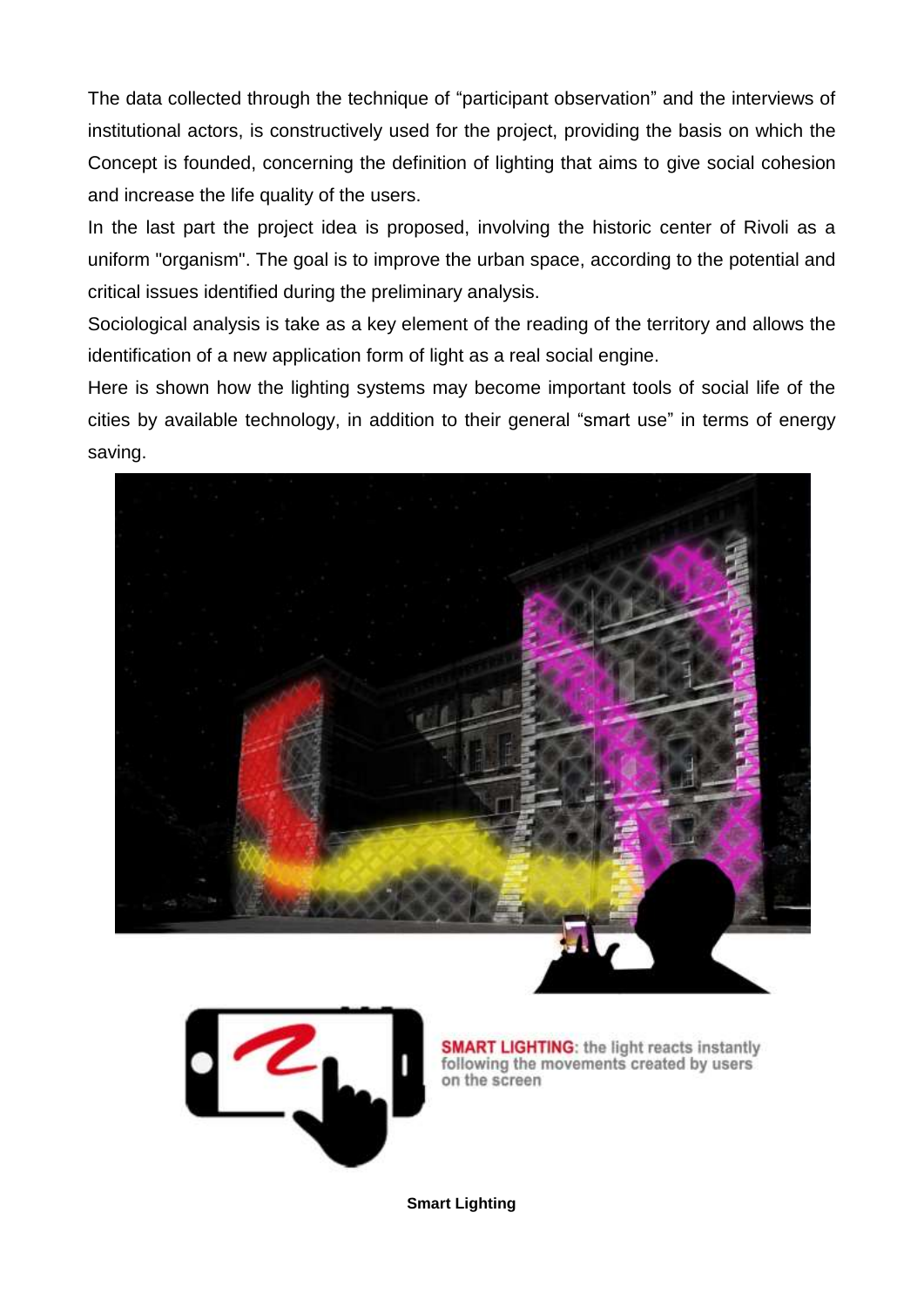The light then becomes not only a functional element and enhancement of the historic center, but serves as a co-star, in a space where the undisputed star are men, through their movement among the architectures, which are as scenic backdrop of urban space.

*Lighting YOURSELF, a social process to define the light, a community created to illuminate and be illuminated. Men by meeting create an electric field of the relationship among themselves, the others, the architecture and the space in which are located.*



**Social Interaction**